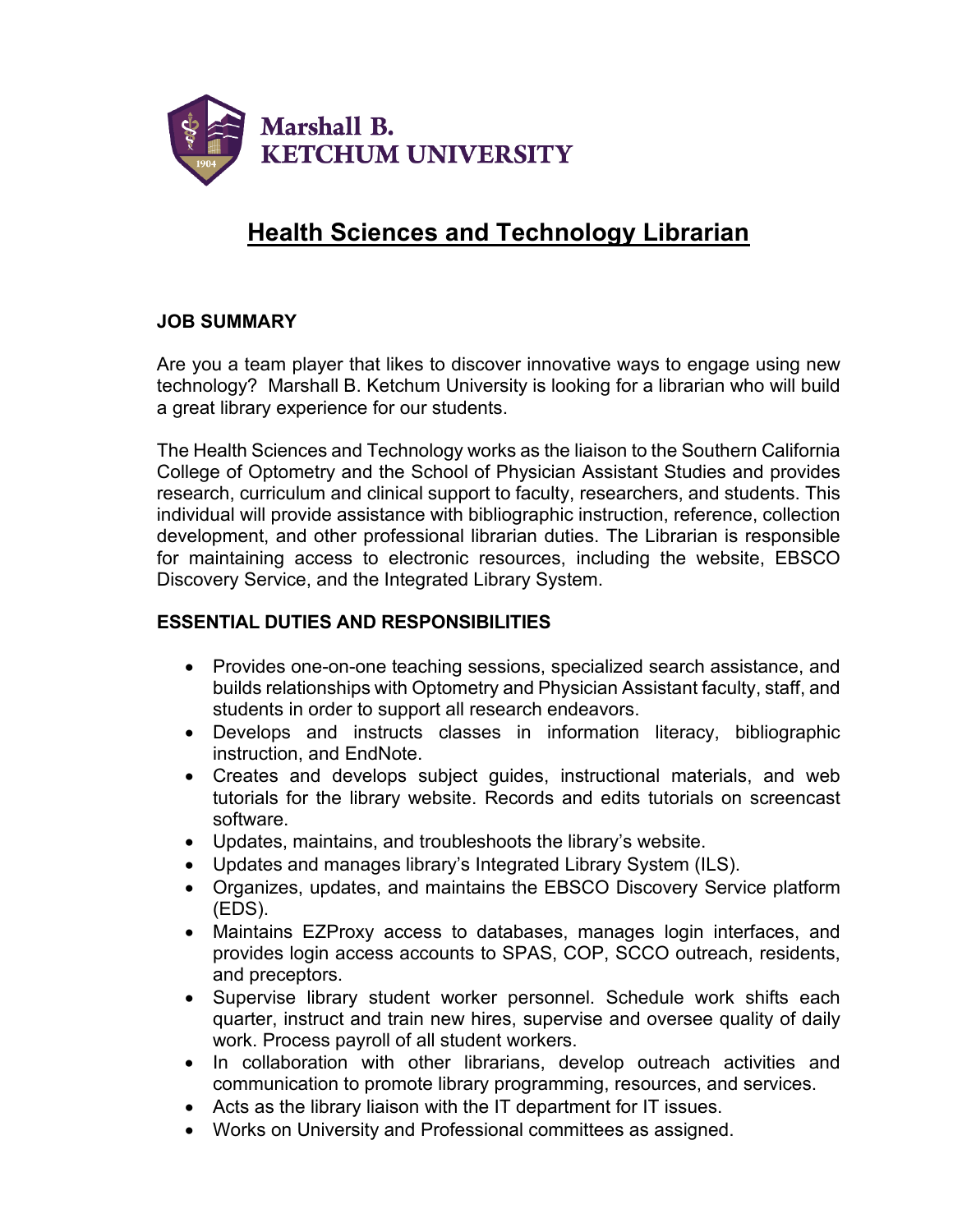## **QUALIFICATION REQUIREMENTS**

To perform this job successfully, an individual must be able to perform each duty satisfactorily. The requirements listed below are representative of the knowledge, skill and/or ability required. Reasonable accommodations may be made to enable individuals with disabilities to perform the essential functions.

**Required:** The incumbent must have proficient knowledge in the following areas:

- Library ethics and professional standards.
- Ability to work well in a team environment.

## **Preferred:**

- Proficiency with search techniques across a variety of health sciences and biomedical resources; in-depth experience with PubMed.
- Experience teaching library instruction sessions.
- Has knowledge of HTML and CSS, as well as experience using content management software such as LibGuides.
- Keeps current of all new technological processes, trends, equipment, and information resources of the Internet and other electronic databases.

#### **EDUCATION AND/OR EXPERIENCE**

The minimum amount of education and experience that an individual needs in order to successfully perform the essential duties of the position is:

- Masters degree in Library Science (M.L.I.S.) or equivalent from an ALA accredited library school.
- One to three years of relevant experience and/or training or equivalent combination of education and experience.

#### **ABOUT THE ORGANIZATION**

Located in Fullerton, CA, Marshall B. Ketchum University is an independent, private, non-profit, accredited educational institution. MBKU is home to the Southern California College of Optometry, the School of Physician Assistant Studies and College of Pharmacy. Named after the founder of the optometric institution in 1904, the change to the University structure addresses the growing demand for highly skilled health care professionals.

The University's Southern California College of Optometry confers a Doctor of Optometry (OD) and a Master of Science in Vision Science (MS) degree. MBKU's School of Physician Assistant Studies under the College of Health Sciences awards a Master of Medical Sciences (MMS) degree. MBKU's College of Pharmacy welcomed its first class in the fall of 2016 and awarded the first Doctor of Pharmacy (PharmD) degree in Spring of 2020. MBKU owns and operates two premier eye and vision care centers: the University Eye Center at Ketchum Health and the University Eye Center at Los Angeles.